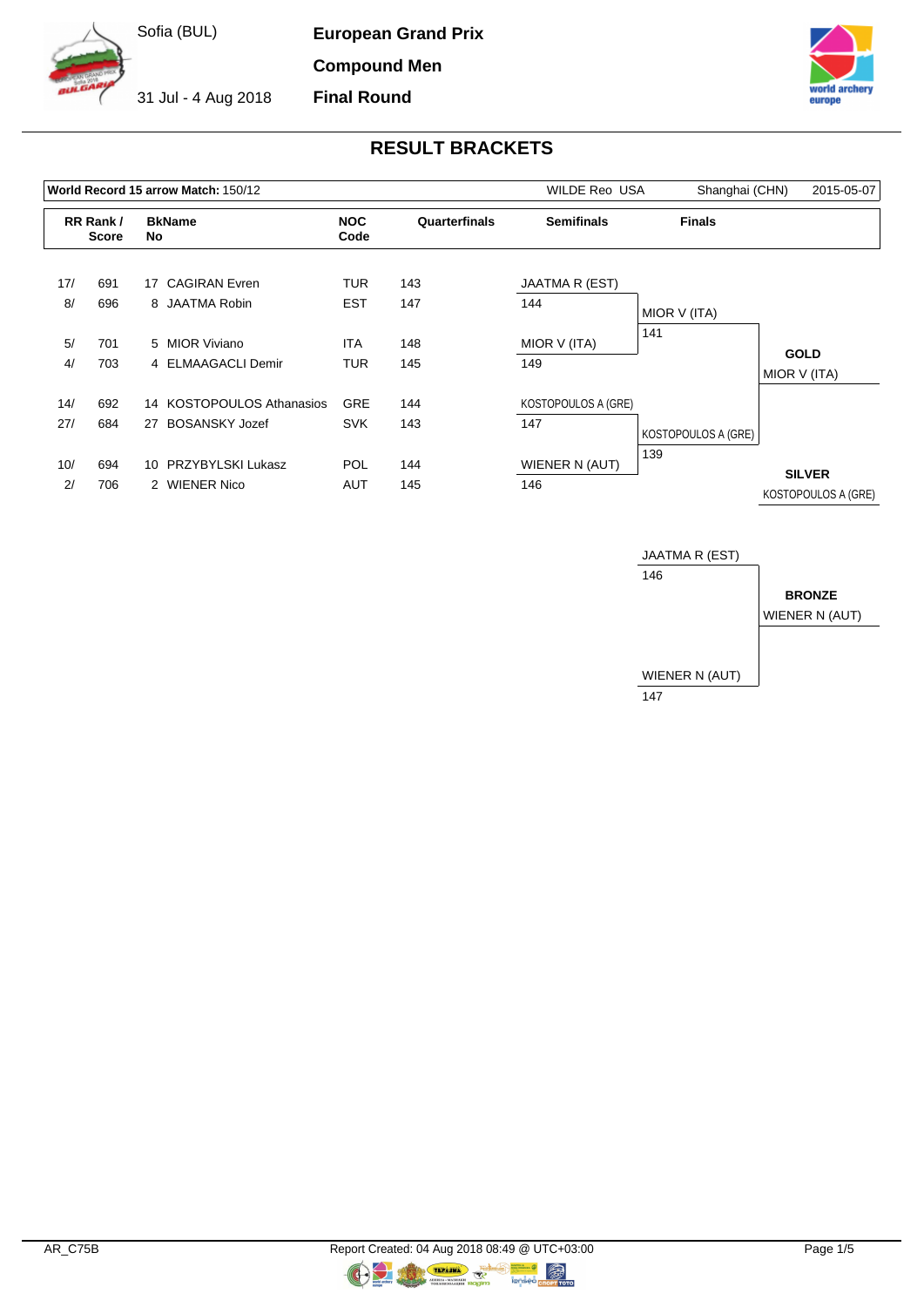

**European Grand Prix Compound Men Elimination Round**

31 Jul - 4 Aug 2018



## **RESULT BRACKETS**

| World Record 15 arrow Match: 150/12 |                                                 |  |                                             |                    |                       |                                 | WILDE Reo USA                       | Shanghai (CHN)         | 2015-05-07            |
|-------------------------------------|-------------------------------------------------|--|---------------------------------------------|--------------------|-----------------------|---------------------------------|-------------------------------------|------------------------|-----------------------|
|                                     | <b>BkName</b><br>RR Rank/<br><b>Score</b><br>No |  |                                             | <b>NOC</b><br>Code | 1/48<br>Elimin. Round | 1/24                            | 1/16<br>Elimin. Round Elimin. Round | 1/8<br>Elimin. Round   | Quarterfinals         |
| 1/                                  | 711                                             |  | 1 DAMBAEV Alexander<br>pre-seeded in 1/16th | <b>RUS</b>         |                       | DAMBAEV A (RUS)<br>-Bye-        | DAMBAEV A (RUS)<br>146              |                        |                       |
| 33/                                 | 677                                             |  | 33 KOUKOUZELIS Andreas<br>-Bye-             | GRE                |                       | KOUKOUZELIS A (GRE)<br>140      | HOVIADOVSKYI R (UKR)<br>144         | DAMBAEV A (RUS)<br>148 |                       |
| 32/                                 | 681                                             |  | -Bye-<br>32 HOVIADOVSKYI Roman              | <b>UKR</b>         |                       | HOVIADOVSKYI R (UKR)<br>143     |                                     |                        | CAGIRAN E (TUR)       |
| 17/                                 | 691                                             |  | 17 CAGIRAN Evren<br>-Bye-                   | <b>TUR</b>         |                       | CAGIRAN E (TUR)<br>147          | CAGIRAN E (TUR)                     |                        | 143                   |
| 48/                                 | 653                                             |  | -Bye-<br>48 BASHKIREV Alexey                | <b>RUS</b>         |                       | <b>BASHKIREV A (RUS)</b><br>134 | 148                                 | CAGIRAN E (TUR)        |                       |
| 49/                                 | 651                                             |  | 49 DOBREV Daniel<br>-Bye-                   | BUL04              |                       | DOBREV D (BUL04)<br>140         | DOBREV D (BUL04)<br>135             | 149                    |                       |
| 16/                                 | 691                                             |  | -Bye-<br>16 HOCEVAR Arnaud                  | LUX                |                       | HOCEVAR A (LUX)<br>139          |                                     |                        |                       |
| 9/                                  | 695                                             |  | 9 YAKALI Samet Can<br>-Bye-                 | <b>TUR</b>         |                       | YAKALI SC (TUR)<br>144          | YAKALI SC (TUR)                     |                        |                       |
| 57/                                 | 142                                             |  | 57 AVDZHIEV Radostin                        | BUL05              | 123                   | AVDZHIEV R (BUL05)              | 147                                 |                        |                       |
| 56/                                 | 560                                             |  | 56 HALACHEV Vladimir                        | BUL06              | 116                   | 137                             |                                     | YAKALI SC (TUR)        |                       |
| 41/                                 | 672                                             |  | 41 KROAZIE Kyriakos<br>-Bye-                | GRE                |                       | KROAZIE K (GRE)<br>141          | ZIKIC S (SRB)<br>143                | 144                    |                       |
|                                     |                                                 |  | -Bye-                                       |                    |                       | ZIKIC S (SRB)                   |                                     |                        |                       |
| 24/                                 | 686                                             |  | 24 ZIKIC Stefan                             | SRB                |                       | 144                             |                                     |                        | JAATMA R (EST)<br>147 |
| 25/                                 | 685                                             |  | 25 POELMANS Niels<br>-Bye-                  | <b>BEL</b>         |                       | POELMANS N (BEL)<br>146         | POELMANS N (BEL)                    |                        |                       |
| 40/                                 | 672                                             |  | -Bye-<br>40 PUSCA Gigi                      | ROU                |                       | PUSCA G (ROU)<br>143<br>-Bye-   | 146                                 | JAATMA R (EST)<br>145  |                       |
| 8/                                  | 696                                             |  | pre-seeded in 1/16th<br>8 JAATMA Robin      | <b>EST</b>         |                       | JAATMA R (EST)                  | JAATMA R (EST)<br>147               |                        |                       |

AR\_C75A Report Created: 04 Aug 2018 08:49 @ UTC+03:00 Page 2/5

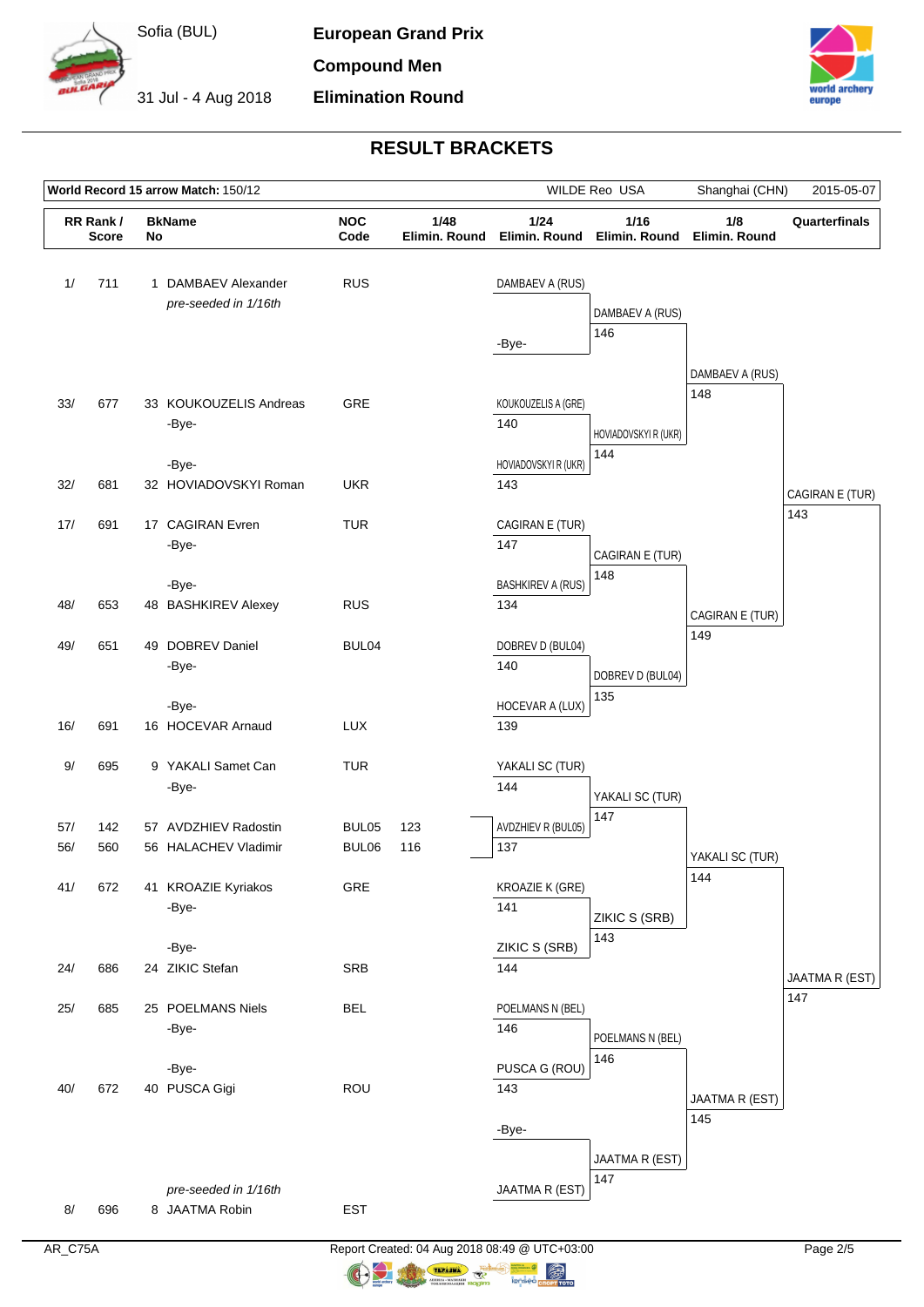

**European Grand Prix Compound Men**

**Elimination Round**



## **RESULT BRACKETS**

| World Record 15 arrow Match: 150/12 |                          |  |                                        |                    | WILDE Reo USA<br>Shanghai (CHN) |                                        |                                        | 2015-05-07                |                    |
|-------------------------------------|--------------------------|--|----------------------------------------|--------------------|---------------------------------|----------------------------------------|----------------------------------------|---------------------------|--------------------|
|                                     | RR Rank/<br><b>Score</b> |  | <b>BkName</b><br>No                    | <b>NOC</b><br>Code | 1/48<br>Elimin. Round           |                                        | 1/16<br>Elimin. Round<br>Elimin. Round | 1/8<br>Elimin. Round      | Quarterfinals      |
| 5/                                  | 701                      |  | 5 MIOR Viviano<br>pre-seeded in 1/16th | <b>ITA</b>         |                                 | MIOR V (ITA)<br>-Bye-                  | MIOR V (ITA)<br>145                    |                           |                    |
| 37/                                 | 675                      |  | 37 SEGIN Denis<br>-Bye-                | <b>RUS</b>         |                                 | SEGIN D (RUS)<br>141                   | SEGIN D (RUS)                          | MIOR V (ITA)<br>147 T.X,X |                    |
| 28/                                 | 683                      |  | -Bye-<br>28 PETROV Viktor              | <b>BUL</b>         |                                 | PETROV V (BUL)<br>140                  | 143                                    |                           | MIOR V (ITA)       |
| 21/                                 | 689                      |  | 21 LODETTI Alessandro<br>-Bye-         | <b>ITA</b>         |                                 | LODETTI A (ITA)<br>139                 | LODETTI A (ITA)<br>142 T.9             |                           | 148                |
| 44/                                 | 665                      |  | -Bye-<br>44 BORISOV Milen              | <b>BUL</b>         |                                 | <b>BORISOV M (BUL)</b><br>138          |                                        | AAS A (EST)<br>147 T.X,8  |                    |
| 53/                                 | 623                      |  | 53 GROZEV Danail<br>-Bye-<br>-Bye-     | BUL06              |                                 | GROZEV D (BUL06)<br>136<br>AAS A (EST) | AAS A (EST)<br>142 T.10                |                           |                    |
| 12/                                 | 693                      |  | 12 AAS Artur                           | <b>EST</b>         |                                 | 140                                    |                                        |                           |                    |
| 13/                                 | 693                      |  | 13 ACKX Enzo<br>-Bye-                  | <b>BEL</b>         |                                 | ACKX E (BEL)<br>146                    | ACKX E (BEL)<br>147                    |                           |                    |
| 52/                                 | 624                      |  | -Bye-<br>52 BOYADZHIEV Georgi          | BUL03              |                                 | BOYADZHIEV G (BUL03)<br>131            |                                        | ACKX E (BEL)              |                    |
| 45/                                 | 664                      |  | 45 ISNES Trym<br>-Bye-                 | <b>NOR</b>         |                                 | <b>ISNES T (NOR)</b><br>140            | KANISKIN I (RUS)                       | 145                       |                    |
| 20/                                 | 689                      |  | -Bye-<br>20 KANISKIN Ivan              | <b>RUS</b>         |                                 | KANISKIN I (RUS)<br>145                | 142                                    |                           | ELMAAGACLI D (TUR) |
| 29/                                 | 683                      |  | 29 BUZEK Vladimir<br>-Bye-             | <b>SVK</b>         |                                 | BUZEK V (SVK)<br>140                   | PIVEN O (UKR)                          |                           | 145                |
| 36/                                 | 675                      |  | -Bye-<br>36 PIVEN Oleg                 | <b>UKR</b>         |                                 | PIVEN O (UKR)<br>143                   | 140                                    | ELMAAGACLI D (TUR)<br>146 |                    |
|                                     |                          |  | pre-seeded in 1/16th                   |                    |                                 | -Bye-<br>ELMAAGACLI D (TUR)            | ELMAAGACLI D (TUR)<br>147              |                           |                    |
| 4/                                  | 703                      |  | 4 ELMAAGACLI Demir                     | <b>TUR</b>         |                                 |                                        |                                        |                           |                    |

AR\_C75A Report Created: 04 Aug 2018 08:49 @ UTC+03:00 Page 3/5

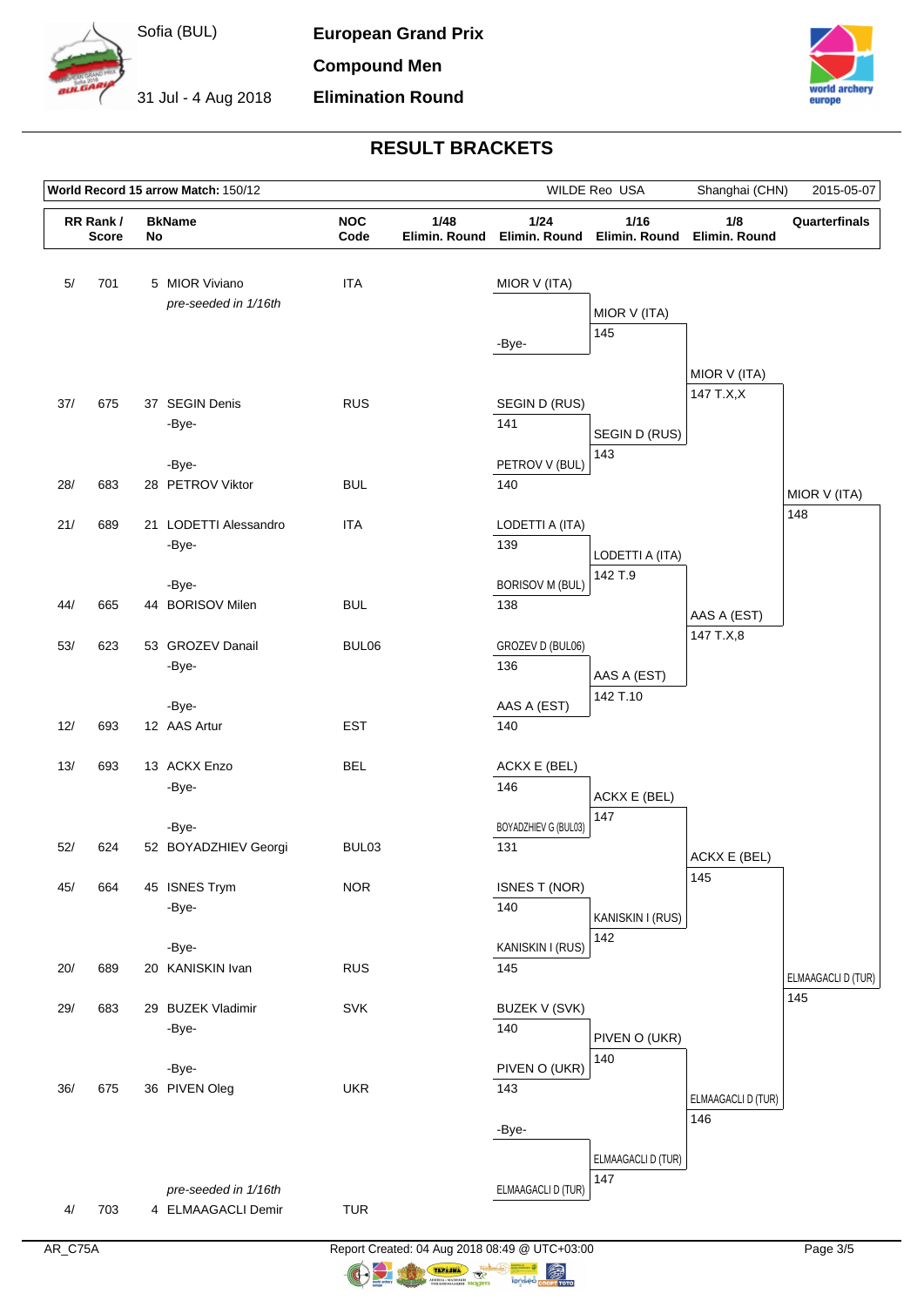

**European Grand Prix Compound Men Elimination Round**

31 Jul - 4 Aug 2018



## **RESULT BRACKETS**

|     | World Record 15 arrow Match: 150/12 |  |                                          |                   | WILDE Reo USA                               |                                         | Shanghai (CHN)                      | 2015-05-07                         |                         |
|-----|-------------------------------------|--|------------------------------------------|-------------------|---------------------------------------------|-----------------------------------------|-------------------------------------|------------------------------------|-------------------------|
|     | RR Rank /<br><b>Score</b>           |  | <b>BkName</b><br>No                      |                   | <b>NOC</b><br>1/48<br>Code<br>Elimin. Round |                                         | 1/16<br>Elimin. Round Elimin. Round | 1/8<br>Elimin, Round               | Quarterfinals           |
| 3/  | 703                                 |  | 3 ACHILIE Ovidiu<br>pre-seeded in 1/16th | ROU               |                                             | ACHILIE O (ROU)<br>-Bye-                | ACHILIE O (ROU)<br>142              |                                    |                         |
| 35/ | 676                                 |  | 35 GORCZYCA Krzysztof<br>-Bye-           | POL <sub>02</sub> |                                             | GORCZYCA K (POL02)<br>143               | SZELAG F (POL)<br>143               | SZELAG F (POL)<br>142              |                         |
| 30/ | 682                                 |  | -Bye-<br>30 SZELAG Filip                 | POL               |                                             | SZELAG F (POL)<br>144                   |                                     |                                    | KOSTOPOULOS A (GRE)     |
| 19/ | 690                                 |  | 19 BURRI Kevin<br>-Bye-                  | SUI               |                                             | <b>BURRIK (SUI)</b><br>149              | <b>BURRI K (SUI)</b>                |                                    | 144                     |
| 46/ | 661                                 |  | -Bye-<br>46 VLAD Marius                  | ROU               |                                             | VLAD M (ROU)<br>140                     | 142                                 | KOSTOPOULOS A (GRE)                |                         |
| 51/ | 641                                 |  | 51 GUDJONSSON Gudmundur Orn ISL<br>-Bye- |                   |                                             | GUDJONSSON GO (ISL)<br>132              | KOSTOPOULOS A (GRE)<br>143          | 144                                |                         |
| 14/ | 692                                 |  | -Bye-<br>14 KOSTOPOULOS Athanasios       | GRE               |                                             | KOSTOPOULOS A (GRE)<br>144              |                                     |                                    |                         |
| 11/ | 694                                 |  | 11 BOGGIATTO Alex<br>-Bye-               | <b>ITA</b>        |                                             | <b>BOGGIATTO A (ITA)</b><br>144         | <b>BOGGIATTO A (ITA)</b>            |                                    |                         |
| 54/ | 620                                 |  | -Bye-<br>54 GENOV Vasil                  | BUL <sub>03</sub> |                                             | GENOV V (BUL03)<br>131                  | 149                                 | <b>BOGGIATTO A (ITA)</b>           |                         |
| 43/ | 667                                 |  | 43 VUCHKOV Dobromir<br>-Bye-             | <b>BUL</b>        |                                             | VUCHKOV D (BUL)<br>139 T.9              | BEGA T (LUX)                        | 146 T.9                            |                         |
| 22/ | 687                                 |  | -Bye-<br>22 BEGA Timo                    | LUX               |                                             | <b>BEGAT (LUX)</b><br>139 T.10          | 139                                 |                                    | <b>BOSANSKY J (SVK)</b> |
| 27/ | 684                                 |  | 27 BOSANSKY Jozef<br>-Bye-               | SVK               |                                             | <b>BOSANSKY J (SVK)</b><br>145          | <b>BOSANSKY J (SVK)</b>             |                                    | 143                     |
| 38/ | 672                                 |  | -Bye-<br>38 BALDJIEV Zdravko             | <b>BUL</b>        |                                             | <b>BALDJIEV Z (BUL)</b><br>142<br>-Bye- | 146                                 | <b>BOSANSKY J (SVK)</b><br>146 T.X |                         |
|     |                                     |  | pre-seeded in 1/16th                     |                   |                                             | SEYWERT G (LUX)                         | SEYWERT G (LUX)<br>143              |                                    |                         |
| 6/  | 700                                 |  | 6 SEYWERT Gilles                         | LUX               |                                             |                                         |                                     |                                    |                         |

AR\_C75A Report Created: 04 Aug 2018 08:49 @ UTC+03:00 Page 4/5